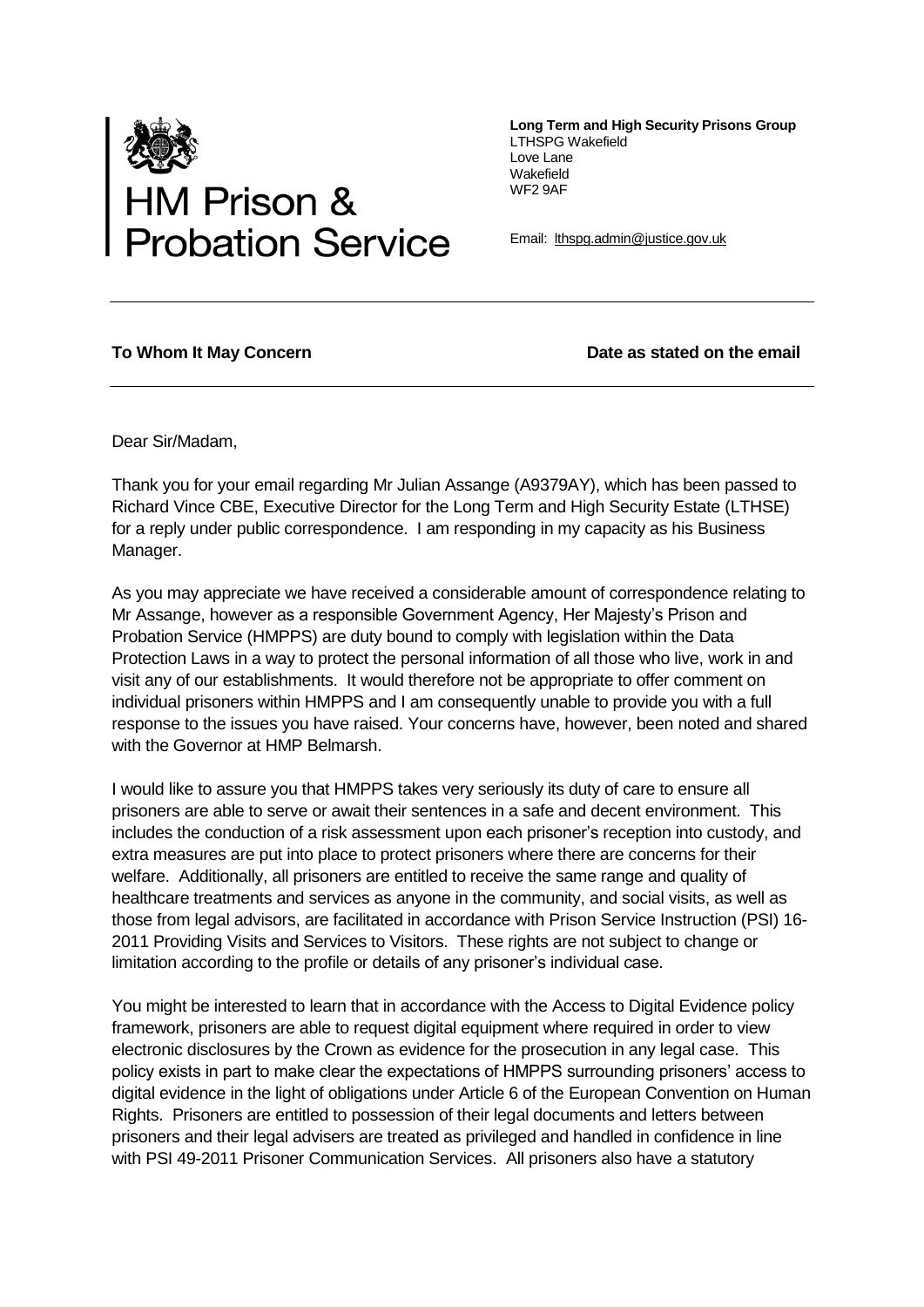entitlement to attend their establishment's library for a minimum of 30 minutes per week, as detailed in PSI 02-2015 Prison Library Service.

I would like to assure you that prisoners are not detained in solitary confinement, nor in contravention of international law. As with all HMPPS facilities, HMP Belmarsh is subject to independent scrutiny from Her Majesty's Inspectorate of Prisons (HMIP), whose role is to report on conditions and treatment of prisoners and other detainees, promoting the concept of "healthy establishments" in which staff work effectively to reduce re-offending and achieve positive outcomes for those detained and the public. HMPPS works to provide a safe environment where offenders are encouraged and supported to engage with the opportunities afforded to them to address their rehabilitation, ranging from educational courses and offending behaviour programmes to employment opportunities, with additional support being provided to address any medical or mental health needs. All establishments must additionally act in accordance with PSI 75-2011 Residential Services which details the national requirements for all prisoners to spend at least 2 hours a day out of their cell and 30 minutes in the open air.

On the wider issue of matters of public health, the Ministry of Justice is not responsible for the commissioning of healthcare services in public prisons as this is the responsibility of NHS England and the Welsh Government. The commitment to working with health and justice partners is set out in the National Partnership Agreement for Prison Healthcare in England, which was published in April 2018 and is available for the public to view through the Government website: https:/[/www.gov.uk.](http://www.gov.uk/) Prisoners do however receive the same healthcare and treatment as anyone outside of the prison. NHS practitioners use their professional judgement to ensure that a high level of care and confidentiality is provided to prisoners that is equal to that care given to patients in the wider community. HMPPS is committed through the National Partnership Agreement to safeguarding the public health of those in prison.

I also want to assure you that it is widely recognised that there are many offenders within the prison system who have complex care needs and suffer from mental health issues. Appropriate support and care is offered to them and a number of measures have, or are in the process of being put in place to improve this further. Since 2016, in excess of 4,000 frontline prison officers have been recruited, which has helped with the improvement of prison regimes and access to healthcare. Prison staff have or are receiving training in key areas such as mental health and substance misuse. In addition, a key worker role giving staff dedicated time to provide one to one support to individual prisoners has been implemented.

Additionally, if prisoners are unhappy with any aspect of their custodial care, they able to raise a complaint in accordance with HMPPS Prisoner Complaints policy framework. This process provides a fair and effective system for dealing with prisoner complaints, designed to promote procedural justice and helps to ensure that the Prison Service meets its obligation of dealing fairly, openly and humanely with prisoners. Using this process will not only ensure that a prisoner will receive a reply within a set timeframe but also offers them an internal avenue of appeal if they are unhappy with the initial response. More importantly, once internal avenues have been exhausted and if they remain unhappy with responses received, it also offers them recourse to write to the Prisons and Probation Ombudsman to seek an independent review of their complaint. You can find a copy of this policy framework by visiting the Government website, using the link I have provided: [https://www.gov.uk/government/publications/prisoner](https://www.gov.uk/government/publications/prisoner-complaints-policy-framework)[complaints-policy-framework](https://www.gov.uk/government/publications/prisoner-complaints-policy-framework)